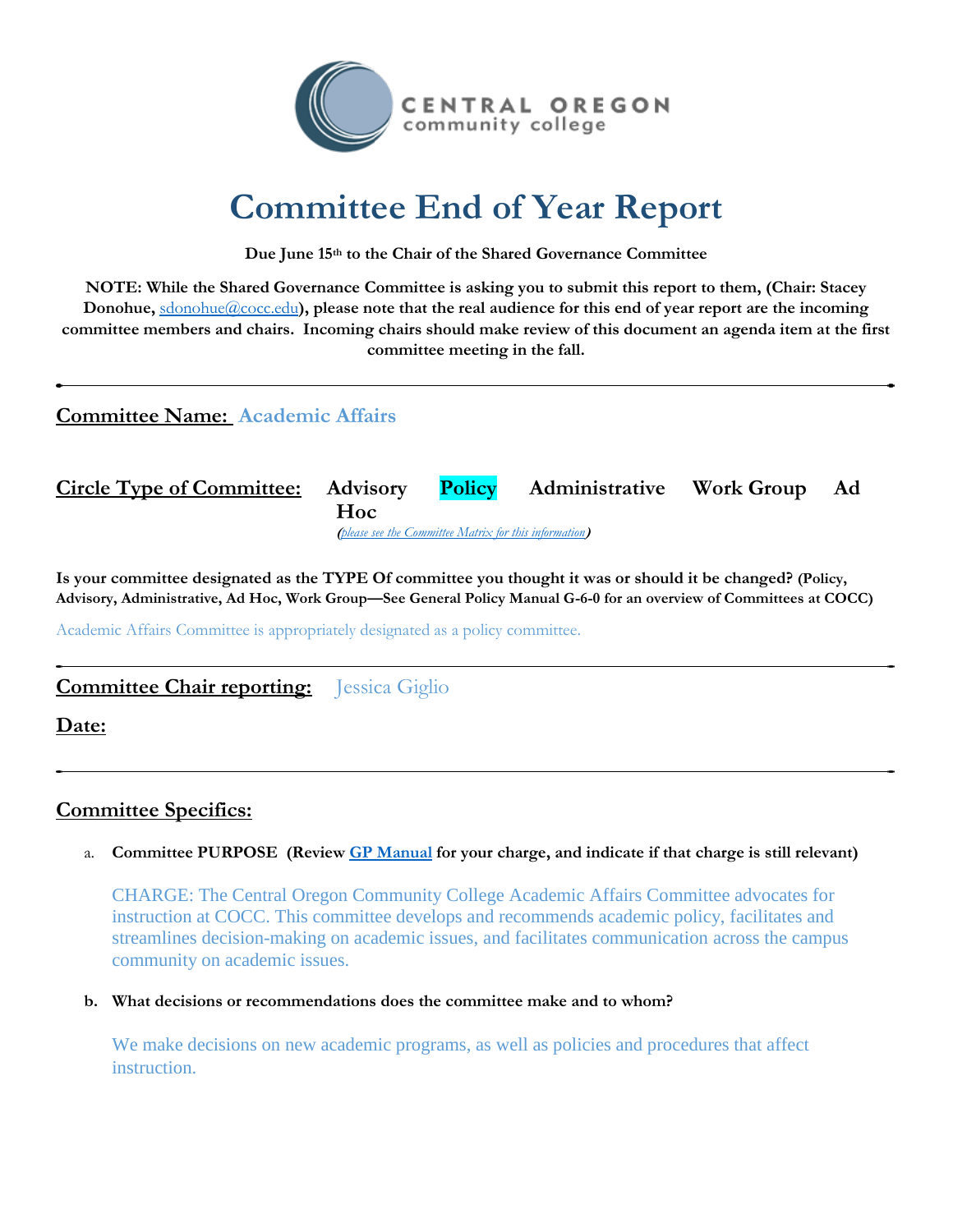### **c. Is your Committee the right size and composition? Why or why not?**

The committee is the right size and composition. We have adequate representation from both CTE and transfer faculty, as well as an at-large faculty representative to offer additional faculty input without having to represent a particular department. The representation from administrators and classified staff strengthens our committee's ability to view agenda items from multiple perspectives and fully grasp their implications for instruction. Having a student representative would also strengthen the diversity of our committee.

**CURRENT Committee member names and positions (see GP Manual for the area each member should be representing, i.e. faculty, faculty CTE, administration, classified, etc.) , noting the current chair, and Committee Specialist or note taker, if relevant.**

| <b>Names</b>                  | <b>Position Representation</b>                       |
|-------------------------------|------------------------------------------------------|
| Current Chair: Jessica Giglio | Faculty representative: transfer                     |
| John Liccardo                 | Faculty representative: transfer                     |
| Ken Swartwout                 | Faculty representative: CTE                          |
| Wayne Yeatman                 | Faculty representative: CTE                          |
| Michael Hansen                | Faculty representative: at-large                     |
| Krista Leaders                | Committee Specialist                                 |
| Betsy Julian                  | VPI                                                  |
| Paula Simone                  | CTE Council representative/ Chairmoot representative |
| <b>Vickery Viles</b>          | Director of Curriculum and Assessment                |
| <b>Tyler Hayes</b>            | Registrar                                            |
| <b>Stacey Donahue</b>         | Shared Governance representative (unofficial)        |
| Jeff Floyd                    | IT representative                                    |
| Barbara Bellinger             | Classified representative                            |
| Amy Harper                    | Faculty Forum FFX Member                             |

## **NEXT Academic year membership, when known, including who will be the incoming chair:**

| <b>Names</b>                  | <b>Position Representation</b>   |
|-------------------------------|----------------------------------|
| Incoming Chair: John Liccardo | Faculty representative: transfer |
| Kirsten Hostetler             | Faculty representative: transfer |
| Dan Alberghetti               | Faculty representative: CTE      |
| Wayne Yeatman                 | Faculty representative: CTE      |
| Michael Hansen                | Faculty representative: at-large |
| Krista Leaders                | Committee Specialist             |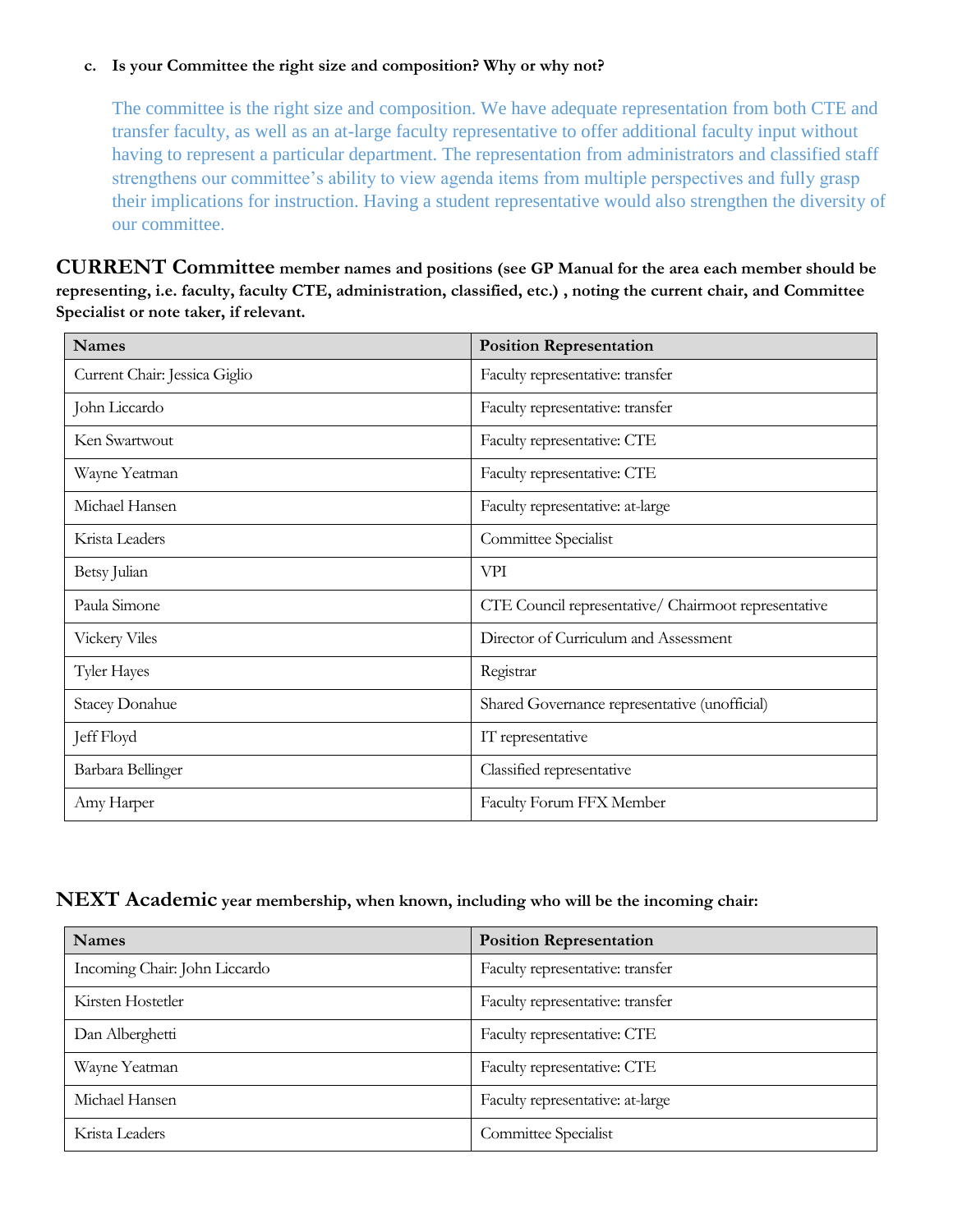| Betsy Julian         | <b>VPI</b>                                    |
|----------------------|-----------------------------------------------|
|                      | CTE Council representative                    |
|                      | Chairmoot representative                      |
| <b>Vickery Viles</b> | Director of Curriculum and Assessment         |
| Tyler Hayes          | Registrar                                     |
|                      | Shared Governance representative (unofficial) |
|                      | IT representative                             |
|                      | Classified representative                     |
|                      | Faculty Forum FFX Member                      |
|                      | ASCOCC representative.                        |

# **Committee Annual Report**:

## **a. Summary of Accomplishments & Opportunities:**

The committee made decisions on the following general action items:

- 1. Endorsed the composition and charge of the LMS Review task force;
- 2. Approved a proposal to update definitions of COCC degree and certificate awards, which was then sent to the COCC Board;
- 3. Gave Stage 2 approval for the following new programs:
	- a. EMT 1-Year Certificate
	- b. Automotive TED AAS
	- c. Equity in Education Certificate
	- d. Welding AAS, 1-Year Certificate, and Career Pathways Certificate;
- 4. Approved changes to the syllabus template, centering around technology assistance;
- 5. Approved the convening of a Grades Appeal Committee to handle a student appeal;
- 6. Approved the charge for the Academic Master Plan Work Group;
- 7. Approved related instruction outcomes, as written by the Related Instruction Task Force;
- 8. Elected John Liccardo as chair for 2019-20;
- 9. Approved updates to the Academic Affairs proposal form for increased usability.

The following informational items were presented at various AA meetings:

- 1. Minutes from all Curriculum Committee meetings;
- 2. Updates from the Related Instruction Task Force;
- 3. Academic calendars for 2019-2023;
- 4. Minor wording changes to the Awards Definition Proposal noted above;
- 5. Stage 3 approval for the new programs listed above;
- 6. An introduction to the idea of institutional core competencies, in preparation for upcoming accreditation work;
- 7. A review of the Faculty Senate pilot;
- 8. An EOY update from the LMS Review Task Force;
- 9. An EOY update from the Academic Master Plan Work Group.